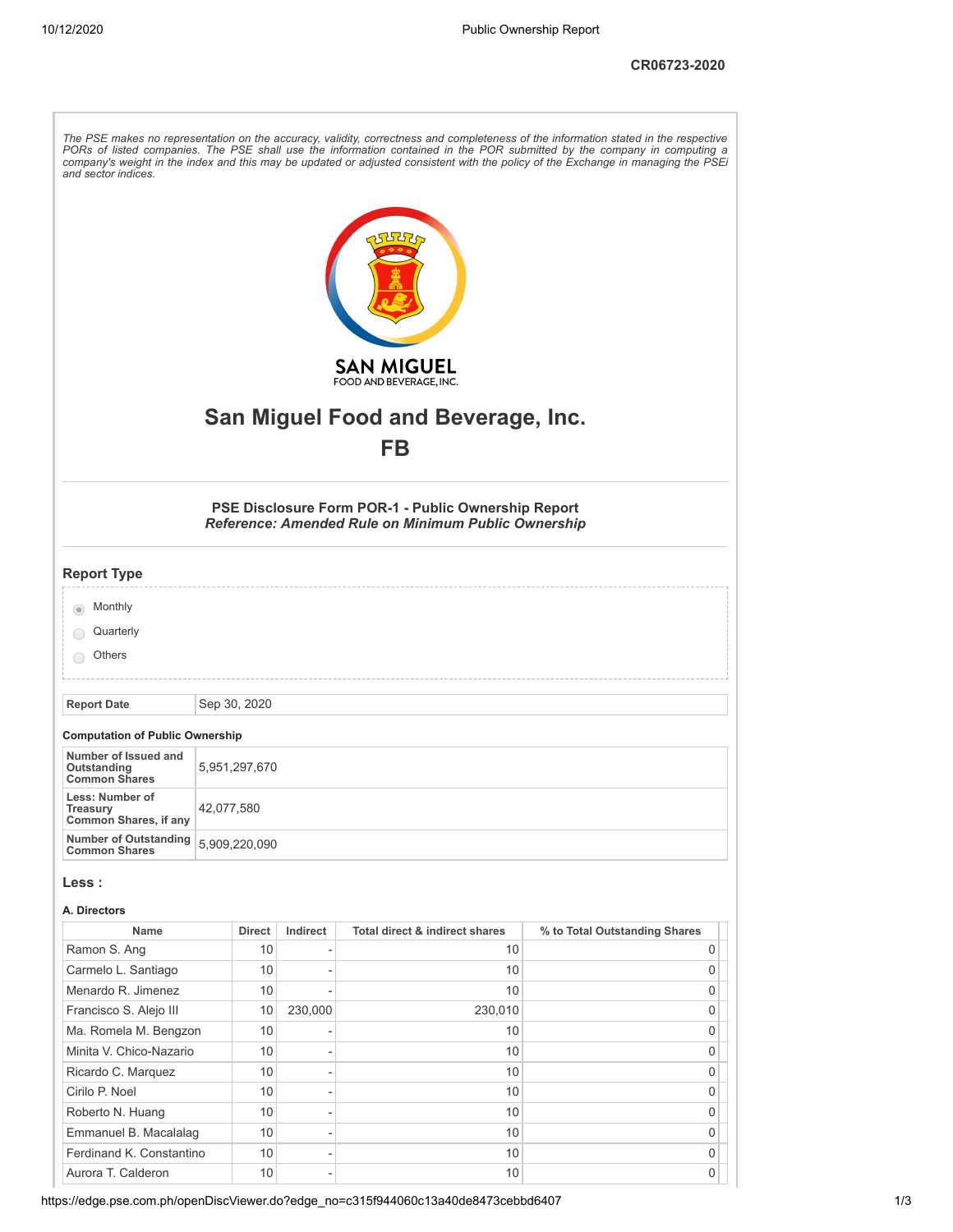# 10/12/2020 Public Ownership Report

| Winston A. Chan      | 10  | $\overline{\phantom{a}}$ | 10      |  |
|----------------------|-----|--------------------------|---------|--|
| Joseph N. Pineda     | 10  |                          | 10      |  |
| Francis H. Jardeleza | 10  | $\overline{\phantom{0}}$ | 10      |  |
|                      | 150 | 230,000                  | 230.150 |  |

#### **B. Officers**

| <b>Name</b>                              |          | Direct   Indirect   Total direct & indirect shares   % to Total Outstanding Shares |
|------------------------------------------|----------|------------------------------------------------------------------------------------|
| Ramon S. Ang (same as above)             |          |                                                                                    |
| Francisco S. Alejo III (same as above)   |          |                                                                                    |
| Roberto N. Huang (same as above)         |          |                                                                                    |
| Emmanuel B. Macalalag (same as above)    |          |                                                                                    |
| Ferdinand K. Constantino (same as above) | $\Omega$ |                                                                                    |
| Ildefonso B. Alindogan                   |          |                                                                                    |
| Alexandra B. Trillana                    | O        |                                                                                    |
|                                          |          |                                                                                    |

# **C. Principal/Substantial Stockholders**

| <b>Name</b>            | <b>Direct</b> | Indirect | Total direct & indirect shares | % to Total Outstanding Shares |
|------------------------|---------------|----------|--------------------------------|-------------------------------|
| San Miquel Corporation | 5,245,082,440 |          | 5.245.082.440                  | 88.76                         |
|                        | 5,245,082,440 |          | 5,245,082,440                  | 88.76                         |

# **D. Affiliates**

| <b>Name</b> | <b>Direct</b> | Indirect | Total direct & indirect shares | % to Total Outstanding Shares |
|-------------|---------------|----------|--------------------------------|-------------------------------|
| None        |               |          |                                |                               |
|             |               |          |                                |                               |

### **E. Government**

| <b>Name</b> | <b>Direct</b> | Indirect | Total direct & indirect shares | % to Total Outstanding Shares |
|-------------|---------------|----------|--------------------------------|-------------------------------|
| None        |               |          |                                |                               |
|             |               |          |                                |                               |

## **F. Banks**

| <b>Name</b> | Direct | Indirect | Total direct & indirect shares | % to Total Outstanding Shares |
|-------------|--------|----------|--------------------------------|-------------------------------|
| None        |        |          |                                |                               |
|             |        |          |                                |                               |

# **G. Employees**

| <b>Name</b> | <b>Direct</b> | Indirect | Total direct & indirect shares | % to Total Outstanding Shares |
|-------------|---------------|----------|--------------------------------|-------------------------------|
| None        |               |          |                                |                               |
|             |               |          |                                |                               |

## **H. Lock-Up Shares**

| <b>Name</b>                                       | Direct | Indirect | Total direct & indirect<br>shares | % to Total Outstanding<br><b>Shares</b> |
|---------------------------------------------------|--------|----------|-----------------------------------|-----------------------------------------|
| Several Individuals not related to the<br>company | 10.881 |          | 10.881                            |                                         |
|                                                   | 10.881 |          | 10.881                            |                                         |

## **I. Others**

| <b>Name</b> | <b>Direct</b> | Indirect | Total direct & indirect shares | % to Total Outstanding Shares |
|-------------|---------------|----------|--------------------------------|-------------------------------|
| N/A         |               |          |                                |                               |
|             |               |          |                                |                               |

| Number of Listed<br><b>Common Shares</b>                | 5,951,297,670 |
|---------------------------------------------------------|---------------|
| <b>Total Number of</b><br><b>Non-Public Shares</b>      | 5,245,323,471 |
| <b>Total Number of Shares</b><br>Owned<br>by the Public | 663,896,619   |
| <b>Public Ownership</b><br>Percentage                   | 11.23         |
|                                                         |               |
| <b>Other Relevant Information</b>                       |               |